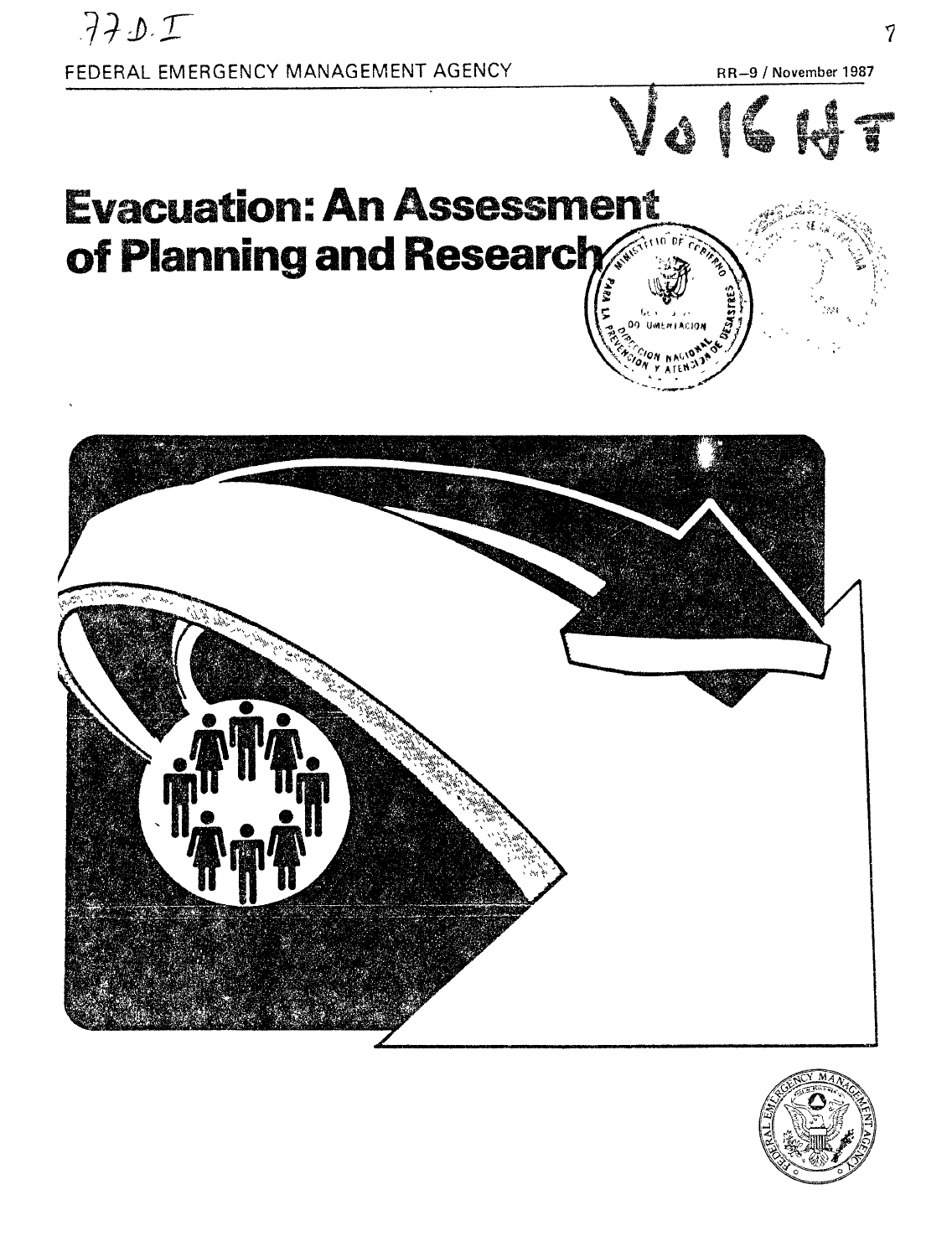#### EXECUTIVE SUMMARY

# EVACUATION. AN ASSESSMENT OF PLANNING AND RESEARCH

The purpose of this research was to assess issues and criticism of evacuation planning for all hazards under an integrated emergency management concert, and to review research that addresses those issues. The work identifies gaps in knowledge about evacuation planning issues and the research that could address these gaps.

In the course of this research, over 300 documents were reviewed and abstracted, and key findings were summarized. Issues were identified by review of hearings, litigations, critiques, and discussions with planners and experts. A comparison of the research findings with the issues leads to the conclusions presented in this executive summary.

## ES 1. PROGRESS IN EVACUATION PLANNING: 1975-1985

Over the past decade, evacuation planning has become more sophisticated and advanced. Progress has been made i:, at least four major ways. First, evacuation planning for some hazards has integrated physical risk studies with quantitative evacuation traffic modeling and behavioral research to produce comprehensive planning guidance. The best examples of this approach are found in hurricane evacuation planning and nuclear power plant evacuation planning. For the former, extensive modeling of hurricane storm surge defines the maximum levels of water inundation. Vulnerability studies identify populations at risk, and behavioral studies are used to estimate evacuation departures and destination. Combined with a quantitative evacuation time estimate, local emergency planners know when they must make an evacuation decision and which areas to evacuate. This type of approach is less well developed for other hazards, although FEMA is moving in the direction of initiating similar programs for some other hazard types. Second, the adoption of an integrated or generic emergency management approach has and will further bolster the expediency of evacuation planning. Given the integrated scientific approach being pursued, integrated planning will eliminate many overlapping planning tasks. Furthermore, it will encourage more flexible emergency evacuation capabilities that will apply to most conceivable contingencies.

Third, over the past 10 years, most aspects of evacuation logistics have been defined and researched and, as a result, are well understood. Withstanding the issues raised in the subsequent section, the knowledge of how to move small or moderately large numbers of people is fairly well developed. This does not mean this knowledge has been implemented or adopted in all evacuation plans, or that some hazard-specific uncertainties have been eliminated. Overall, however, we know the resource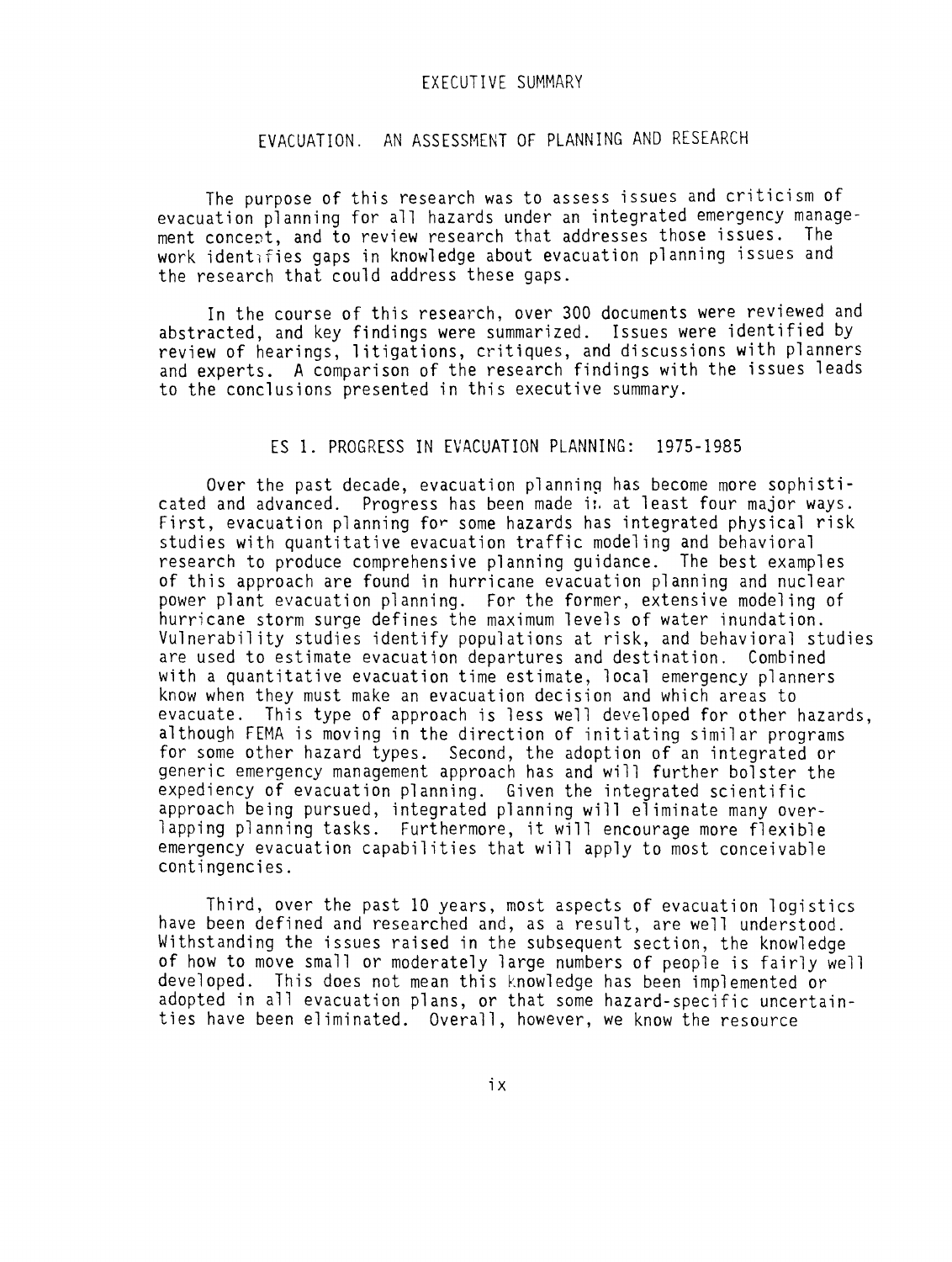requirements needed to evacuate most populations from threatened arcas in a reasonable length of time.

Fínally, there are indications that the local Implementation of evacuation procedures has improved. Each year thousands of people are successfully evacuated from floods and hazardous-material accidents. Evacuation rates from high risk coastal areas preceding hurricanes are very high, and deaths from hurricane surge have been significantly reduced. Many specific success stories could be cited.

Some issues concerning evacuation planning still, however, remain unresolved. The fact is that people who could have evacuated to safety continue to die in disasters. The next section defines and discusses these issues.

## ES 2. UNRESOLVED ISSUES IN EVACUATION PLANNING

Our research has identified ten major issues in evacuation planning that cut across hazards. These are issues that can be completely or partially resolved through additional research. Additional hazardspecific issues also exist and are addressed in the accompanying report. Each issue is now discussed and general research needs are identified.

## ES 2.1 PLANNING FOR LARGE SCALE EVACUATIONS

Several issues regarding the planning needs for and feasibility of evacuating large urban areas are still unresolved. Large-scale evacuation concepts have been prímarily derived from the now abandoned crisis relocation planning and from hurricane evacuation planning. Under the Integrated planning concept large-scale evacuations are applicable for many hazardous situations in heavily populated areas. For example, an earthquake prediction could lead to large population movements, as could a nuclear transport accident or a terrorist-placed nuclear weapon.

Uncertainty stems from questions regarding extrapolation of the well-defined logistics of evacuation of small populations to massive ones. For example the logistics of reverse traffic flow after a sporting event are understood; however, it is unclear whether they could apply to evacuation routes out of Dade County, Florida, following a hurricane evacuation decision. The Federal Emergency Management Agency (FEMA) his made significant progress toward providing planning quidance on largescale evacuation although some of the principies remain untested and perhaps are untestable.

Second, under an integrated approach, it is unclear what special planning elements for large-scale evacuation will be adopted by large cities. Furthermore, there is a need to ensure consistency in planning guidance coming from FEMA recarding large-scale evacuation. Conceptually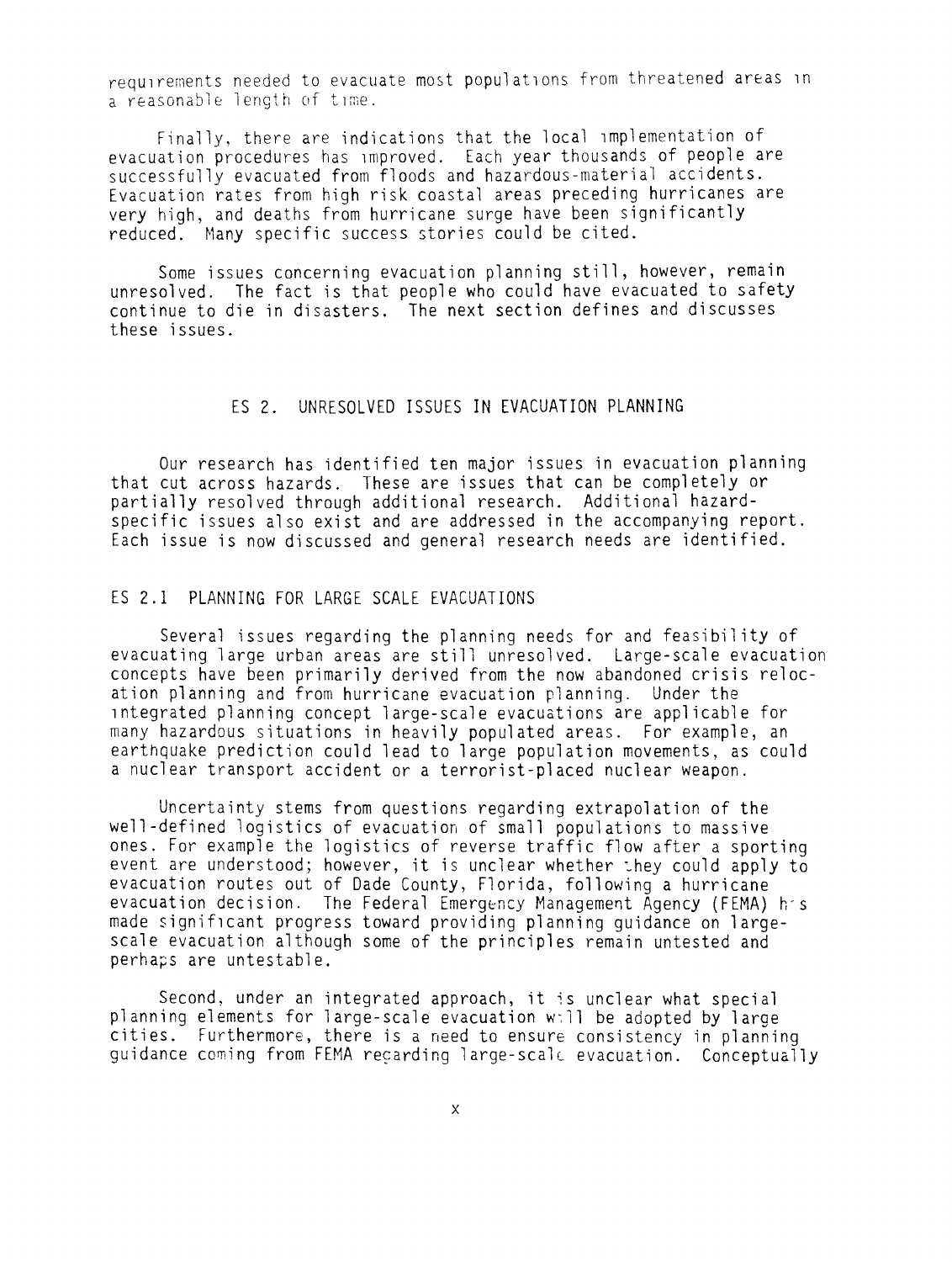evacuating Miami for a hurricane is not greatly different than evacuation for other possible causes.

Finally, we are of the opinion that large-scale evacuation planning may have implementation problems; however, these problems do not warrant abandonment of planning or even plan implementation. Emergency management is not a zero-risk process; it is a design to prevent loss of life and property. Continued efforts at refining abilities to move large populations and estimating the effectiveness of evacuations are warranted.

#### ES 2.2 SPECIAL EVACUATION PLANNING NEEDS FOR FAST MOVING EVENTS

Evacuation has routinely been cast as a solution to lost lives and moveable property when enough time exists for its successful implementation. Available time between the detection of a disaster's impending impact and its striking an endangered population, however, can be and has been short. Little is known about the special planning needs for fastmoving events that could help implement fast evacuations. Research to develop and integrate needed knowledge on special evacuation planning needs for fast moving events cuts across a range of physical, technological, and social sciences. For example, we lack physical studies of risk for some hazards on which planning must be based. Additionally, it is not known what special emergency information requirements are needed for a population that must move quickly, or if even special information schemes could encourage quick response. Hazard-specific studies are in order to determine differences in quick response evacuations and to identify alternative fast evacuation strategies; for example, climbing canyon cliffs to escape mountain flash floods. Finally, technical and physical knowledge about risk must be integrated with social science knowledge about quick response to provide a basis for drafting special planning needs and technical assistance for fast-moving events.

#### ES 2.3 EVACUATION PLANNING FOR CONCURRENT HAZARDOUS EVENTS

Integrated emergency management cannot ignore concurrent hazards that can strike communities at the same time. Recent history catalogues many examples. The 1971 San Fernando Earthquake, for example, saw the need for a large evacuation of people at risk because of a potential dam failure. Additionally, a severe storm in California recently was the cause of a spill of hazardous material and precipitated an evacuation durinq the storm. Insufficient knowledge exists to catalogue and identify unique problems created by concurrent hazardous events on which to mount sound preparedness plans. Comprehensive investigations of concurrent hazards are in order, and these should carefully distinguish between two classes of concurrent events. First, concurrent hazards can be linked; one event may cause another, and these are not uncommon. These may occur simultaneously, or with one subsequent to the other. Second, concurrent hazards may be independent of each other, and these are uncommon with, more often than not. low statistical odds. A basis must be developed to distinguish between these types, identify which concurrent hazards are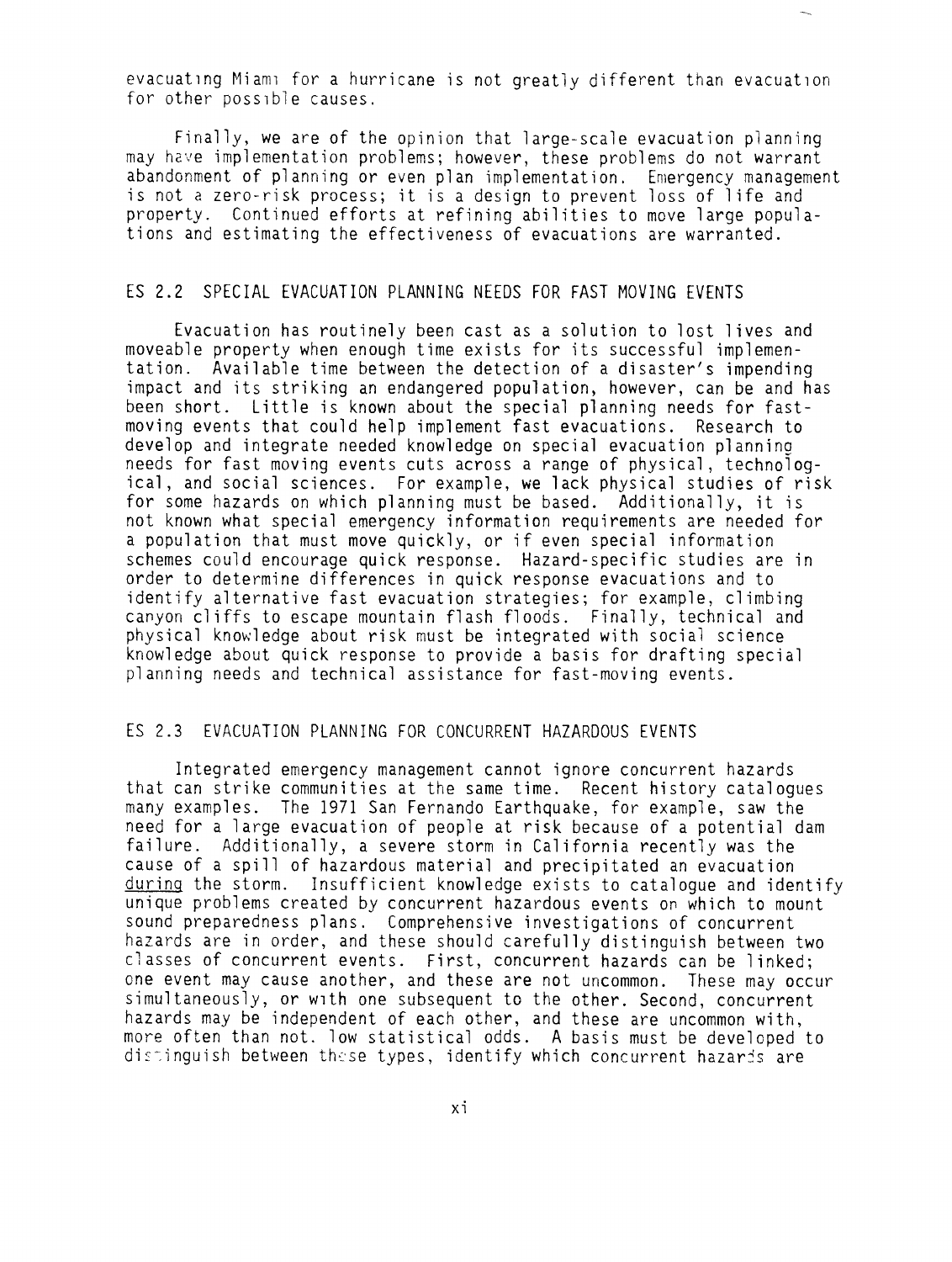realistically planned for, and identify unique planning problems for concurrent hazards and how to take them into account in the general planning process.

## ES 2.4 HUMAN BEHAVIOR IN EVACUATIONS

The key to a successful evacuation is getting the people who are at risk to move to an area that is safe. Consequently, the bottom-line in evacuations is understanding, planning on the basis of, and implementing the lessons available from the social sciences about public response to evacuation advisements, orders, and public risk information in emergencies. Knowledge about public evacuation behavior is broad; however, it is the result of a piecemeal effort that pulled together the findings of divergent pieces of research involving varied hazards and using somewhat different research designs, methods, approaches, and models. Consequently, we have no systematic evidence to suggest, for example, that differences in hazards make a difference in public response on which to fine-tune evacuation planning. What is needed is a cross-hazard investigation cf public evacuation behavior using state-of-the-art research designs, methods, and theoretical models to reveal the commonalities and differences in public evacuation behavior. Such a cross-hazards investigation would facilitate more accurate evacuation planning.

## ES 2.5 ACCURACY OF EVACUATION TIME ESTIMATES

Currently, evacuation time estimates are derived from a number of different models and modeling procec res. These estimates are used to meet regulatory requirements, to prepare plans, to understand the timing of evacuation decisions, and to determine the effectiveness of evacuation as a protective action strategy. Evacuation time rodels' accuracy has been challenged in hearings regarding nuclear powe plant licensing, in critiques of large-scale evacuation planning, and to a lessor degree in developmert of hurricane response plans. The major issues regarding these model: are threefold.

First, different models are used for different hazards and for different geographical regions. These differences are not based on special geographical : eatures or on differen, hazard characteristics, but on different researchers or contractors. A more systematic and coordinated approach under an integrated framework would be desirable.

Second, the assumptions made by various models and the variables they include and exclude are largely unarticulated across model type. It would be useful to understand the possible biases and sources of potential errors created by model assumption and structure.

Third, current models lack validity, that is, a comparison of their predictions with real-life experience. To our knowledge, no attempt has been nide to compare model results with actual times derived from an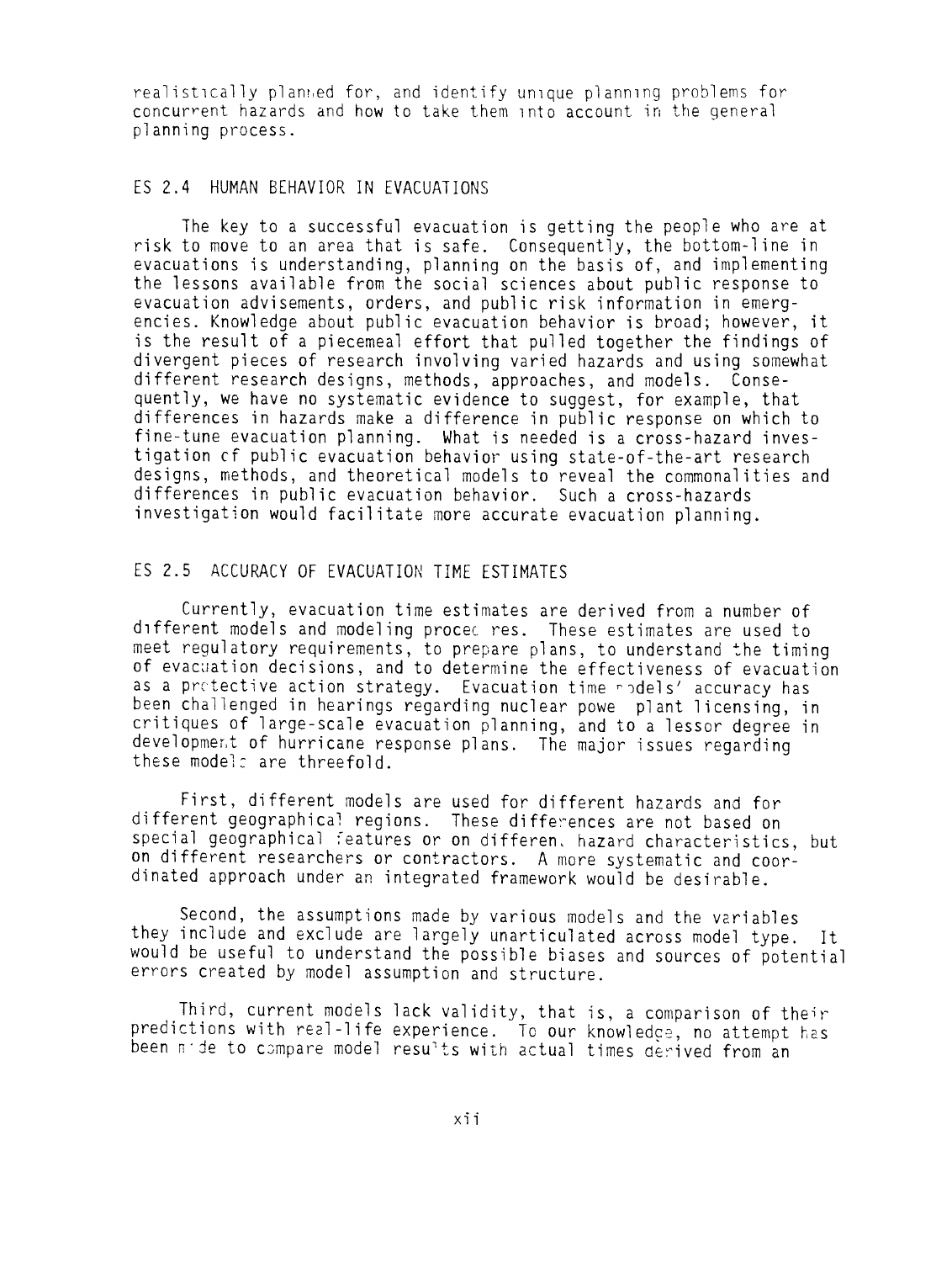emergency evacuation. As a result, the errors in the evacuation time estimates are largely unknown.

## ES 2.6 REENTRY AFTER EVACUATION

Evacuation is too often viewed as a singular act--movement of people out of an endangered area to one of safety. It is actually a process that includes other decisions and moves. Reentry of the evacuated population into the evacuated area is an issue faced in every evacuation; there are few permanent evacuations. Reentry is not a straightforward affair, and it can be riddled with problems and risks. For example, the recent evacuation of communities in the Carolinas because of Hurricane Diane saw some towns reinhabited prior to landfall of the hurricane. The ihree Mile Island evacuation was somewhat confused over when reentry would be appropriate (e.g., when risk was over). The reentry of Livingston, Louisiana, after the Illinois Central Gulf Railroad derailment and hazardous waste fires was on-again/off-again for several weeks. The gaps in plans over reentry are obvious and great, as are behavioral studies to investigate issues and problems of reentry on which a planning effort could be based. It is not clear why or how plans should address reentry, nor how or what guidance should be given to those who develop evacuation plans. Integrated emergency management must address reentry systematically; to continue to slight this issue would be to ignore how best to keep evacuees who are rafe from subjecting themselves to the risk they have just avoided.

#### ES 2.7 SPECIAL POPULATIONS PLANNING NEEDS

Special populations are groups of people whose needs may not be met by general evacuation planning. These populations may be concentrated in prisons, hospitals, schools, nursing homes, and other institutional populations, or dispersed such as nonambulatory, deaf, mentally retarded, or foreigners. Some populations can possess characteristics of both, for example, tourists. Some research has been conducted on the problems of evacuating special populations, and more is currently underway. This knowledge, however, is somewhat dispersed and may not be readily accessible to evacuation planners--it should be identified and consolidated. In addition, ways in which it can be presented and adopted into evacuation plans should be explored. Existing research may not address all logistical issues of moving special populations. Practical planning guides for evacuation resource need and plan implementation would be beneficial to local planners.

## ES 2.8 LIABILITY FOR EVACUATION

There is widespread concern among emergency managers about their liabilities when ordering of an evacuation. Their concerns incluce liability for damages incurred if no disaster occurs, liability for camages if no evacuation is ordered, or liability for damages  $\gamma^c$  the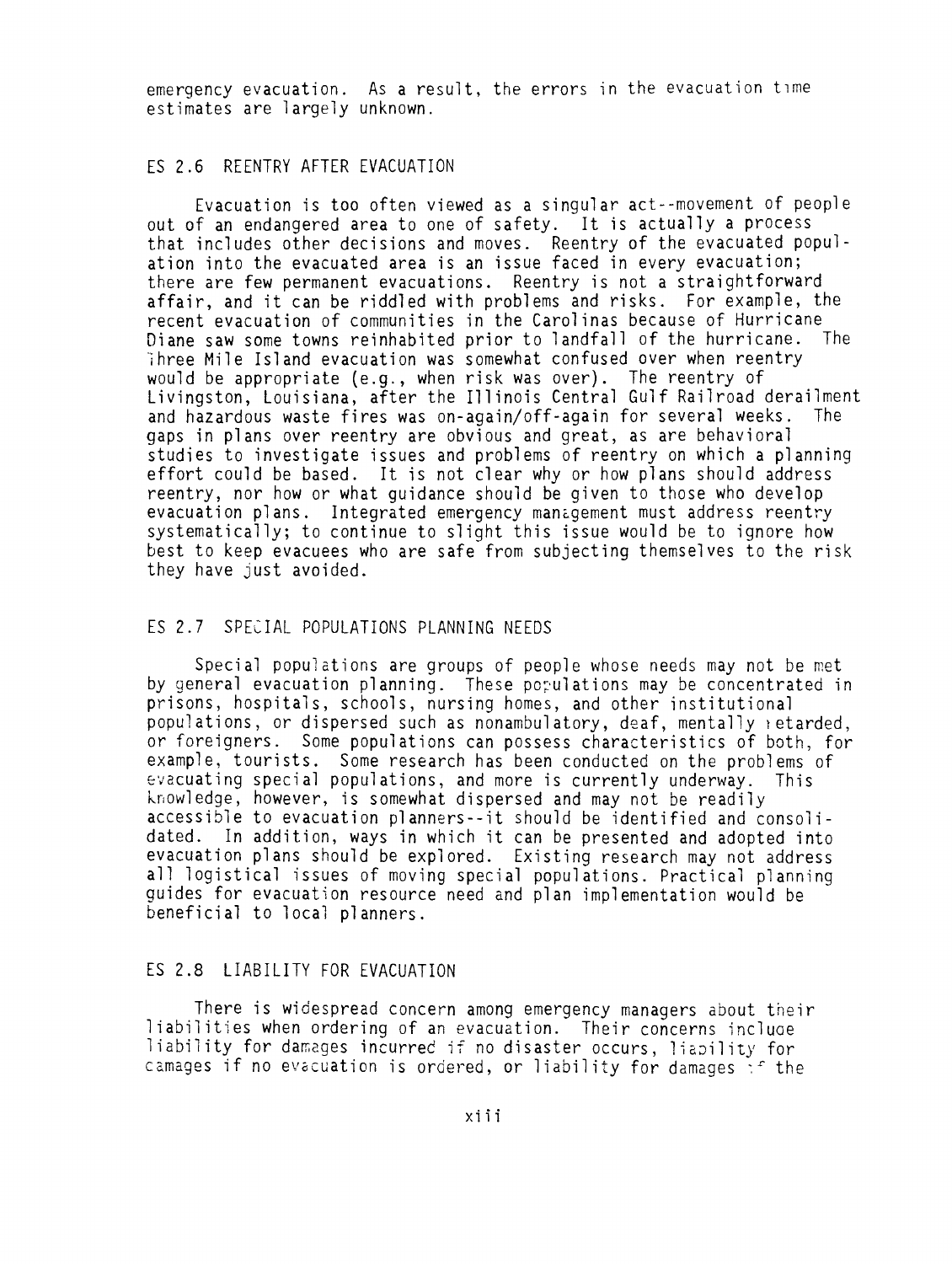evacuation order is late or covers an inappropriate area. The problem associated with such concerns is not who eventually would win litigation of such claims but rather if these concerns míght interfere with making sound evacuation decisions based on technical criteria and experience.

If liability or perceptions of liability act as a constraint to evacuation or affect evacuation decisions, then it would be desirable to take actions to remove those constraints. This would involve improving the understanding about how emergency managers make evacuation decisions in general and, specifically, how liability affects decisions. Second, this would involve additional work on the grounds for liability and actions that could remove liability without threatening the rights of the public.

## ES 2.9 UNCERTAINTIES IN DECISION-MAKING

Deciding when and where to evacuate in the face of an impending disaster is a thorny issue for most hazard situations. Usually there are some uncertainties involved. For nuclear accidents, source terms may be incorrectly estimated and winds may shift. For hurricanes, the 24-hour forecast error is plus or minus 100-125 miles. Such uncertainties create several planning or decision dilemmas for planners and officials.

First, evacuation zones are predetermined; however, it is unclear whether or not worst-case assumptions should be used in delineating evacuation zones. What constitutes a reasonable planning basis needs clearer definition.

Second, as pointed out under liability, we have a poor understanding about how local officials make evacuation decisions. Improving that understanding would help to provide better guidance for decision-making.

Third, prescriptive decision tools are being developed to aid decision-making. It is not clear how these tools will be used, whether they will result in better decisions or even if they will be adopted. An assessment of prescriptive decision tools, including articulation of their biases and limits and investigation of their use, seems warranted. Furthermore, if more tools are developed, across-hazard differences in tool applicability and tool fiexibility for multi-hazard use may require investigation.

# ES 2.10 ADOPTION OF INTEGRATED EMERGENCY MANAGEMENT SYSTEMS

During the past decade, our knowledge about evacuation principies has grown, along with out ability to plan successfuily for the effectíve implementation of evacuatior plans. At the same time, this information has been widely disseminatea and shared with state and local users, as well as members of the private sector. The current state of these users' adoption of this evacuation planning information is not fully known. It is not known, for example, the degree to which the cross-hazard emergency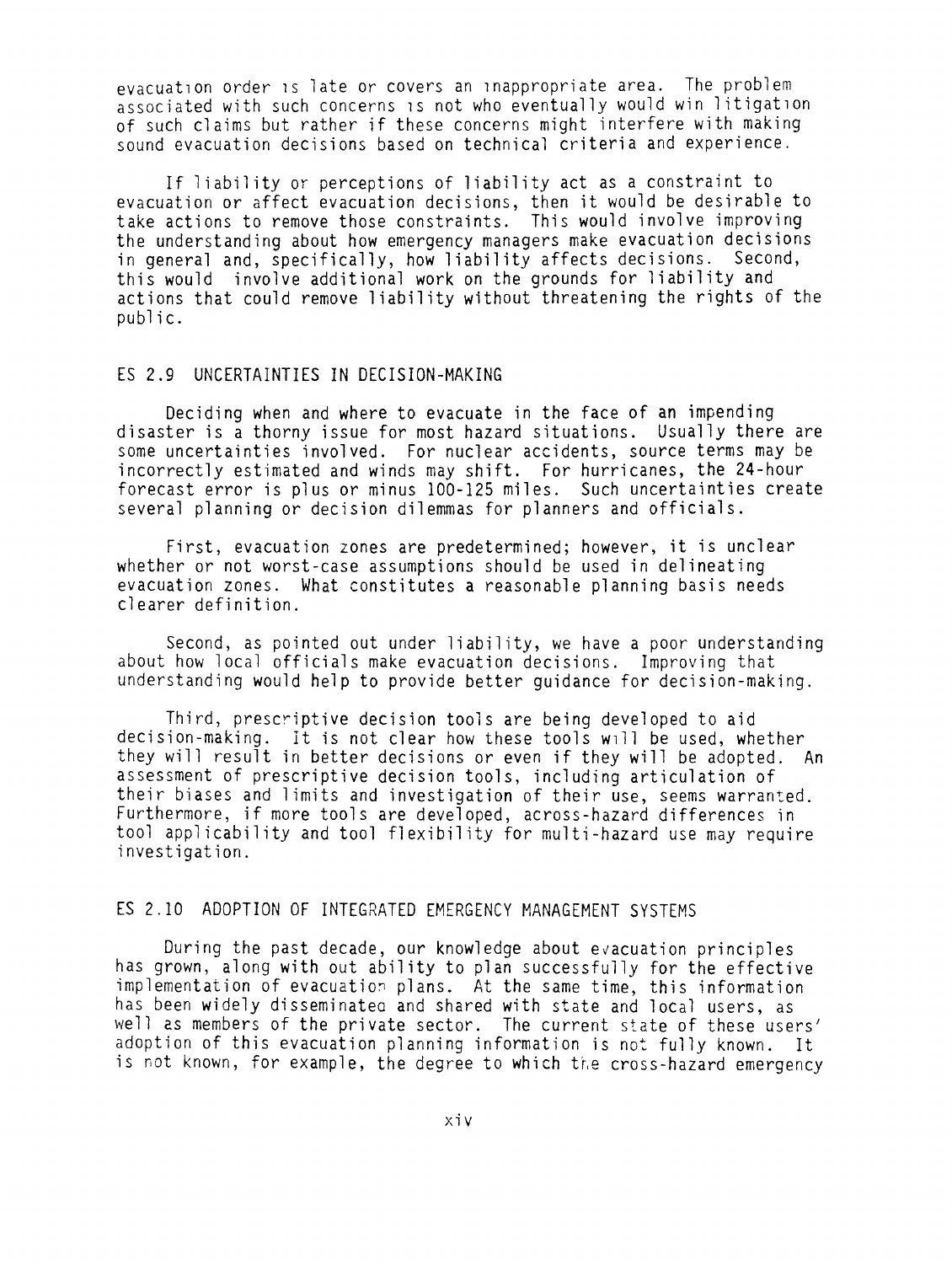management approach has truly replaced hazard-specific approaches in local and state entities. More importantly, if the approach has had a slow start in some places, the constraints to its adoption have not been clearly identified so that efforts could be made to remove them. Additionally, existing knowledge may not be fully taken advantage of on all fronts where it could be used. For example, we know what and how emergency public information and warnings should be presented to facilitate a public evacuation, but we do not know the extent of full adoption in local evacuation plans. Work must be done to determine how to better assist local and state entities in implementing state-of-the-art evacuation planning and its full adoption in local evacuation plans.

# ES 3.0 IMPROVING EXISTING PLANNING USING CURRENT KNOWLEDGE

Several steps can be taken to improve existing evacuation planning, independent of the development of new knowledge. The most significant is the adoption of a systematic method for developing a plan such as the process described in the hurricane program. This involves identifying the nature of threats and their geographical distribution, estimating the time available from detection of the hazard until the point where evacuation is not feasible, calculating how long it will take to evacuate, and developing guidelines to implement an evacuation based on these estimates and other relevant data. The full details of this process are outlined in Chapter Two. This, however, can be implemented as a relatively simple procedure or fairly complex one depending on the seriousness of the threat and available resources or expertise. Even if it is a simple effort, the benefits still can be significant because planning will have led officials to a better understanding of the decision-making process.

The second step to ,mprove the effectiveness of evacuation planning is to advance the application of existing knowledge of state-of-the-art hazard warning and emergency communication systems. Poor or problematic evacuations are often due to the failure to notify the public at risk or to provide good information. Much is known at the present time about how to design good warning systems. This knowledge has not been systematically applied in the development of plans and operating procedures. Better warnings have had a dramatic impact on reducing fatalities from hurricancs; further improvements are still possible, and for a number of other hazards, much could be done to increase citizen compliance with protective action recommendations, including evacuation.

Third, evacuation plans can be improved to better meet the needs of special or institutional populations. Although the technical basis for evecuating special populations still needs improvement, identifying the means and resources needed to evacuate institutions in high risk areas is certainly feasible. This is often done after problems or near misses are experienced. In addition, developing mechanisms for more effective communication with minority or other populations who are reluctant to evacuate is also possible but usually ignored. Improvements can be made but are often not politically sallent.